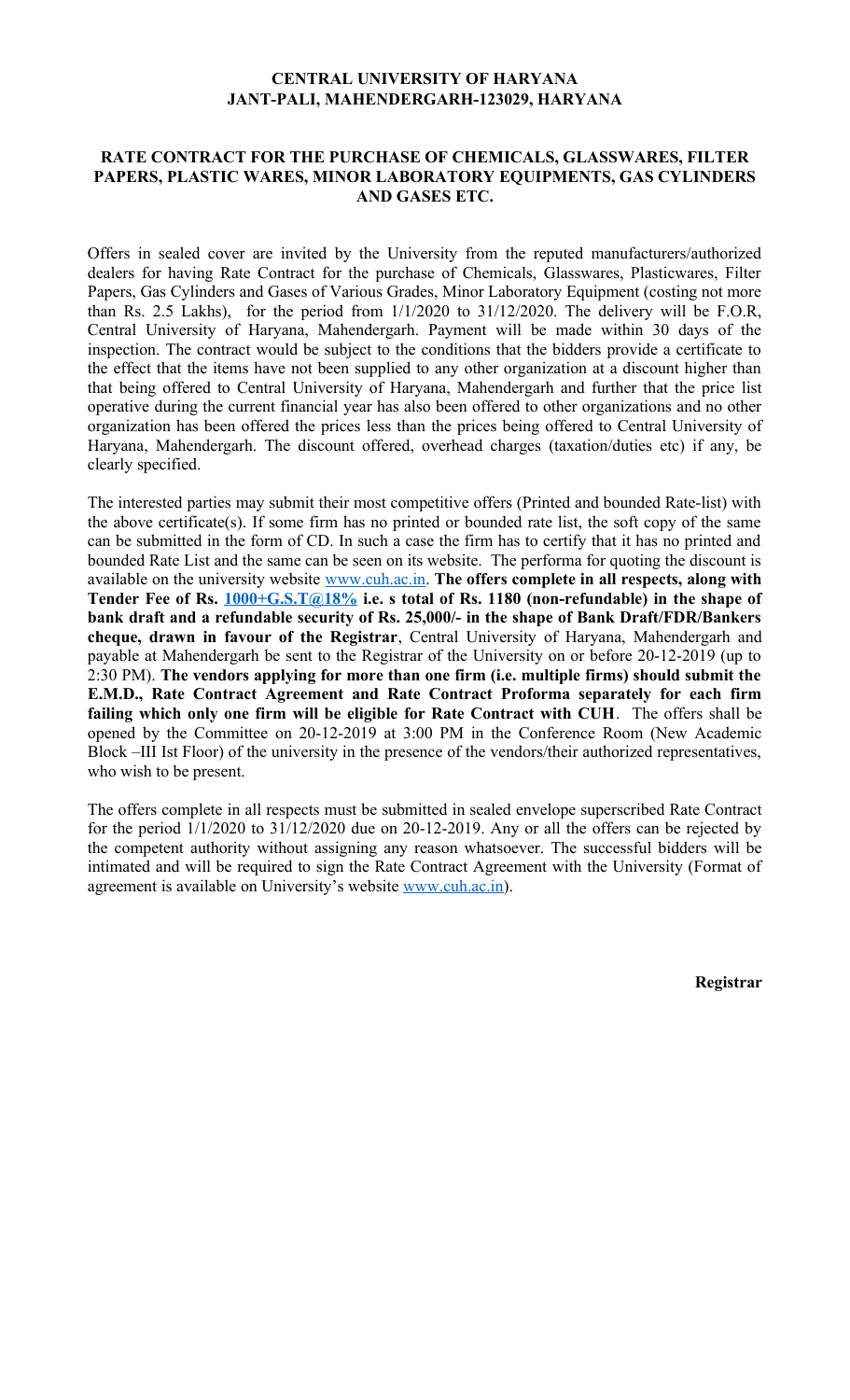#### **RATE CONTRACT PROFORMA**

(To be attached with the offer/tender duly filled in, signed and stamped with official seal)

Rate contract for the purchase of Chemicals, Glass Wares, Filter Papers Plastic Wares, Minor Laboratory Equipments (costing not more than Rs. 2.5 Lakhs in each case), Gas Cylinders and Gases etc. for the period 1/1/2020 to 31/12/2020

| Name of the Manufacturer<br>1.                                                                                                                                                              |                                                                                                                                                                                                                                      |
|---------------------------------------------------------------------------------------------------------------------------------------------------------------------------------------------|--------------------------------------------------------------------------------------------------------------------------------------------------------------------------------------------------------------------------------------|
| Name of the Bidding firm i.e., Manufacturer/ Authorized<br>2.<br>dealer (In case of authorized dealer, Certificate of<br>Authorization for the Rate-Contract period should be<br>attached)  | the control of the control of the control of the control of the control of                                                                                                                                                           |
| 3.(a) Category of item(s) i.e, Chemicals, glass wares, filer<br>papers, plastic wares, Minor laboratory equipments<br>(costing not more than Rs. 2.5 Lakhs), Gas cylinders and<br>gases etc |                                                                                                                                                                                                                                      |
| (b) Make and Model/Name, wherever applicable                                                                                                                                                |                                                                                                                                                                                                                                      |
| 4. Overhead charges, if any, on the basic price, <i>i.e.</i> , upon price<br>list operative for the current financial year                                                                  |                                                                                                                                                                                                                                      |
| 5. Itemised Discount in percentage offered at basic price                                                                                                                                   |                                                                                                                                                                                                                                      |
| 6. Name of local agency/authorized dealer/representatives,<br>(with contact No.)                                                                                                            | <u> 1989 - Johann Harry Harry Harry Harry Harry Harry Harry Harry Harry Harry Harry Harry Harry Harry Harry Harry Harry Harry Harry Harry Harry Harry Harry Harry Harry Harry Harry Harry Harry Harry Harry Harry Harry Harry Ha</u> |
| 7. Special discount in percentage offered by local authorized<br>dealers                                                                                                                    | <u> 1989 - Johann John Barn, mars ar breist ar breist ar breist ar breist ar breist ar breist ar breist ar breis</u>                                                                                                                 |
| 8. Supply/Delivery period                                                                                                                                                                   | the control of the control of the control of the control of the control of                                                                                                                                                           |
| 9. Warranty Period                                                                                                                                                                          | the control of the control of the control of the control of the control of                                                                                                                                                           |
| 10. Contact Person Name, Address with Phone no., Fax no.<br>and e-mail                                                                                                                      |                                                                                                                                                                                                                                      |
| 11. Details of Tender Fee of Rs. 1000/-                                                                                                                                                     | $DD No.$ .<br>Dated<br>Name of Issuing Bank                                                                                                                                                                                          |
| 12. Details of performance security money of Rs. 25000/-                                                                                                                                    | DD/FDR/Bankers cheque No. .<br>Dated<br>Name of Issuing Bank                                                                                                                                                                         |

I/We do hereby confirm that,

I/We have three or more than three years of experience in dealing with academic and research institutions..

I/We have attached the documents regarding the turnover of our firm for the last three years along with Income Tax return for the same period.

I/We have not been blacklisted during the last five years by any academic or research organisation.

All other organization(s) having rate contract with our firm during the current financial year have been offered the price list operative for the current financial year and none of them have been offered the rate list operative prior to this i.e., none of them have been offered the rates lower than the rates being offered to Central University of Haryana, Mahendergarh.

All other organization(s) having rate contract with our firm for the year 2019-2020 have not been offered the discount more than that being offered to CUH, Mahendergarh.

We agree to supply the items F.O.R., CUH, Mahendergarh as per above discount. Terms & Conditions mentioned by the University in Rate Contract Agreement will also be adhered/agreed to.

If any special discount is offered for some specified period by some firm/vendor, the same should be applicable for CUH also. The concerned firm/vendor should intimate CUH about the special discount/offer. If the same is not conveyed by the concerned firm and CUH knows it through some other person or institute or otherwise, action would be initiated against the concerned firm/vendor by CUH which may lead to cancellation of the Rate Contact of the said firm with CUH and/or some penalty may be imposed on the firm by CUH.

Place: Signature with official seal

Date: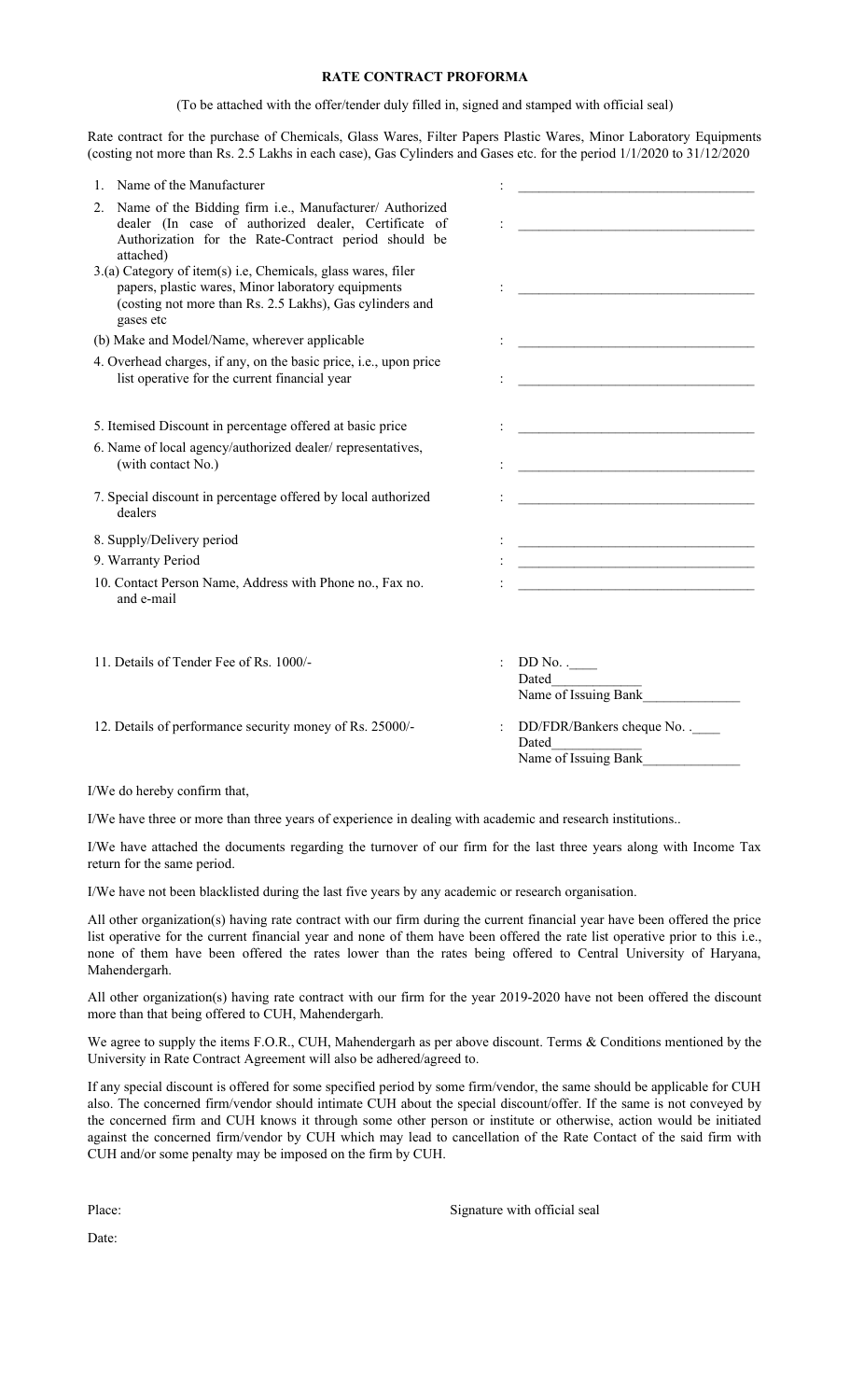$\mathcal{L}_\text{max}$ 

 $\mathcal{L}_\text{max}$  , where  $\mathcal{L}_\text{max}$  and  $\mathcal{L}_\text{max}$  and  $\mathcal{L}_\text{max}$ 

 $\mathcal{L}_\text{max}$  , where  $\mathcal{L}_\text{max}$  and  $\mathcal{L}_\text{max}$  and  $\mathcal{L}_\text{max}$ 

Subject: Rate Contract of Chemicals/ Glass wares/ Plastic wares/ Minor equipment/Gas Cylinders/Gases etc w.e.f. 1/1/2020 to 31/12/2020.

Ref: Tender No.\_\_\_\_\_\_\_\_\_\_\_\_\_\_\_\_\_\_\_\_\_\_\_\_\_\_. Last date of submission\_\_\_\_\_\_\_\_\_\_\_\_\_\_\_\_

Sir/Madam,

In reference to above, we are pleased to sign an agreement with you for supply of chemicals, glasswares, plastic wares, minor equipments, gas cylinders and gases etc for a period from 1/1/2020 to 31/12/2020 on a stamp paper of Rs. 100/- with printout of RC agreement (Available on University Website[-www.cuh.ac.in\)](http://www.cuh.ac.in/) without altering any word in the document. The same is being handed over/ sent by post so as to reach CUH, Haryana, on or before

Yours Sincerely

Encl: Copy of Agreement

To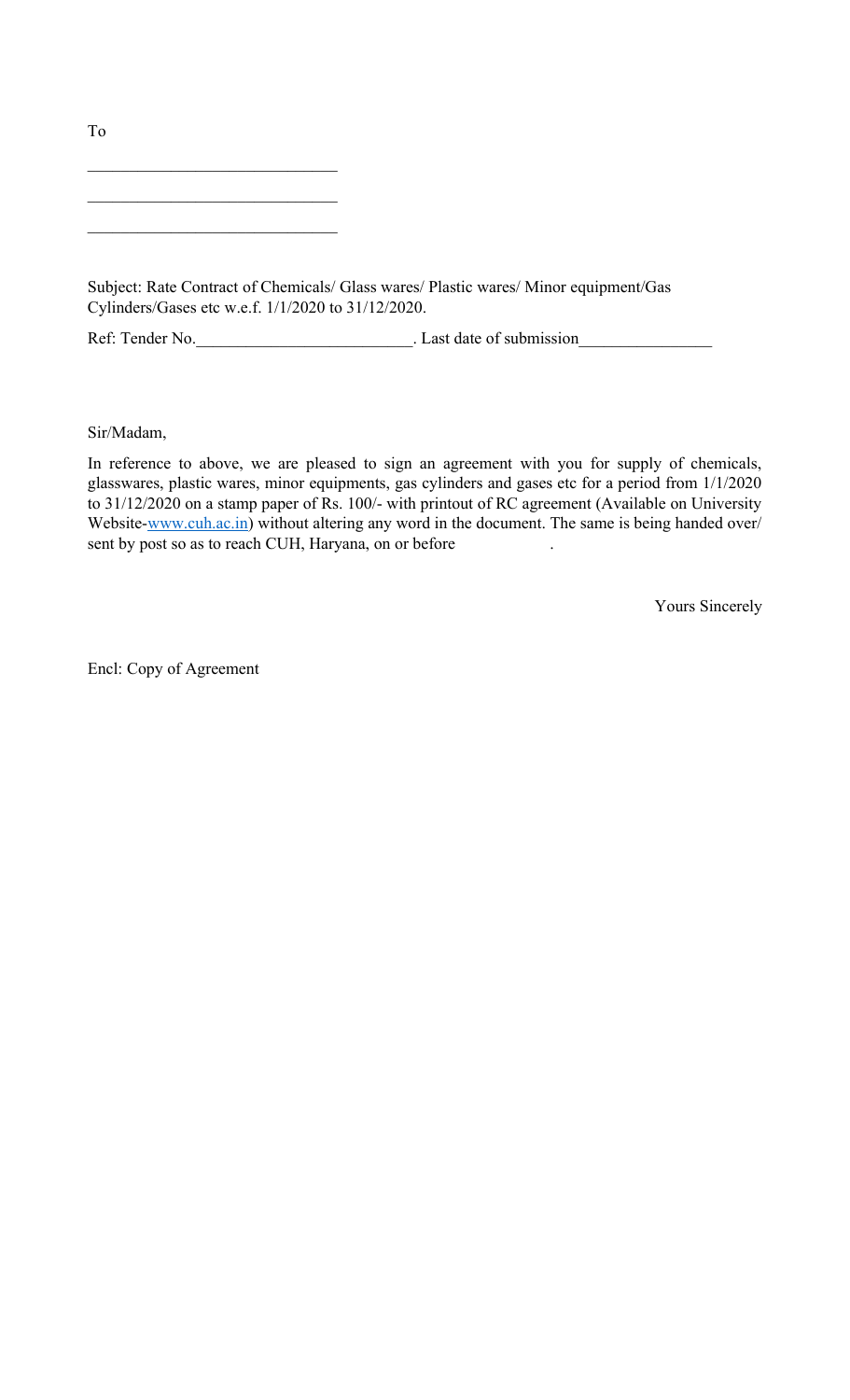# **RATE CONTRACT AGREEMENT**

# **Subject: Annual Rate Contract for the supply of chemicals, glass wares, plastic wares, minor equipments, gas cylinders and gases of various grades w.e.f. 1/1/2020 to 31/12/2020.**

- 1. In reference to the offer against CUH, Mahendergarh Tender no. with last date of submission of tender document as 20-12-2019 (up to 2:30 PM) the following rate contract agreement is being signed between Registrar, CUH, Mahendergarh and M/S w.e.f. 1/1/2020 to 31/12/2020. The Rate Contract (RC) may be extended against quality service, satisfactory performance and price negotiation with the university level RC committee.
- 2. We will supply items with a special discount of against our printed Price Catalogue. Revision in rate (on higher side) will not be accepted during the contract period. We will have to send to CUH the printed and bounded copy of the price list along with the bid and the revised one whenever the same is applicable. The GST (in percentage) applicable would be indicated and would be charged separately. It must be certified that the rate list includes/does not include the GST.
- 3. If price of any item(s) is reduced at a later stage at any time during the contract period, we are required to intimate the university about the reduction in prices immediately and the same will be made applicable for the remaining Rate Contract Period i.e. we will charge as per the old or new rate list whichever is less.
- 4. Materials would be door delivered at Central University of Haryana, Mahendergarh. No transportation charges will be paid by the University.
- 5. Central University of Haryana, Mahendergarh shall not be responsible for any loss, damages and shortage during transportation. Payment shall be made for materials received in good conditions only.
- 6. Registrar, Central University of Haryana, Mahendergarh reserves the right to enter into parallel Rate Contract for similar items with one or more parties at any time during the period of Rate Contract. The Rate Contract can be terminated at any time by giving one month's notice by either party.
- 7. The items so supplied will have to be of high quality and grade and in the event if goods are found to be of inferior quality, the supplier is liable to be banned or suspended from doing business with CUH, Mahendergarh.
- 8. Enlistment under rate Contract with this University does not ensure business of any quantum, whatsoever.
- 9. Delivery must be made within a period of 3-4 weeks, from the issue of the order either directly or through their dealer network unless otherwise specified. If the suppliers fail to deliver to University within the allotted delivery period as specified above the purchaser may procure goods or services similar to those un-delivered upon such terms and in such manner as it deems appropriate, from other firms and the supplier will be liable to the purchaser for excess cost, if any. Part supply will not be accepted, but may be allowed on genuine cases, on written request only.
- 10. Timely delivery is essence of the contract and hence should any consignment be delayed, liquidated damages at the rate 0.5% of the price of the delayed consignment, for each week or part thereof shall be levied and recovered by the university subject to maximum of 5% of total order value.
- 11. All sort of legal disputes are subject to Mahendergarh Jurisdiction only.
- 12. As per the tender clause, we (vendor/bidder) will not sell the products at a lesser price to other parties than those quoted by us and in the event of happening of such situation, we will be bound to refund the difference and our enlistment may be cancelled at the discretion of CUH, Mahendergarh
- 13. Payment will be made within 30 days of the inspection.
- 14. CST/VAT/GST will be charged as applicable. Any statutory variation will be paid by the university to the supplier on documentary evidence. The supplier will clearly indicate the percentage of CST/VAT/GST applicable. Copies of PAN, GST Registration Certificate, and Manufacturing License are also to be attached by the supplier.
- 15. Printed terms and conditions of the vendor/supplier on their quotation Form/Literature etc if any will not be binding on university.
- 16. Patent Indemnity : We (the vendors) shall have to indemnify, hold harmless and defend the university, its employees and students w.r.t. all claims, suits, actions and proceedings of actual or alleged infringements of any Letter , Patent, Registered or industrial design, trade mark or Trade name, trade secret, copyright or other protected right in any country resulting from any sale, use or manufacture of any material delivered hereunder and to pay and discharge all judgements, decrees